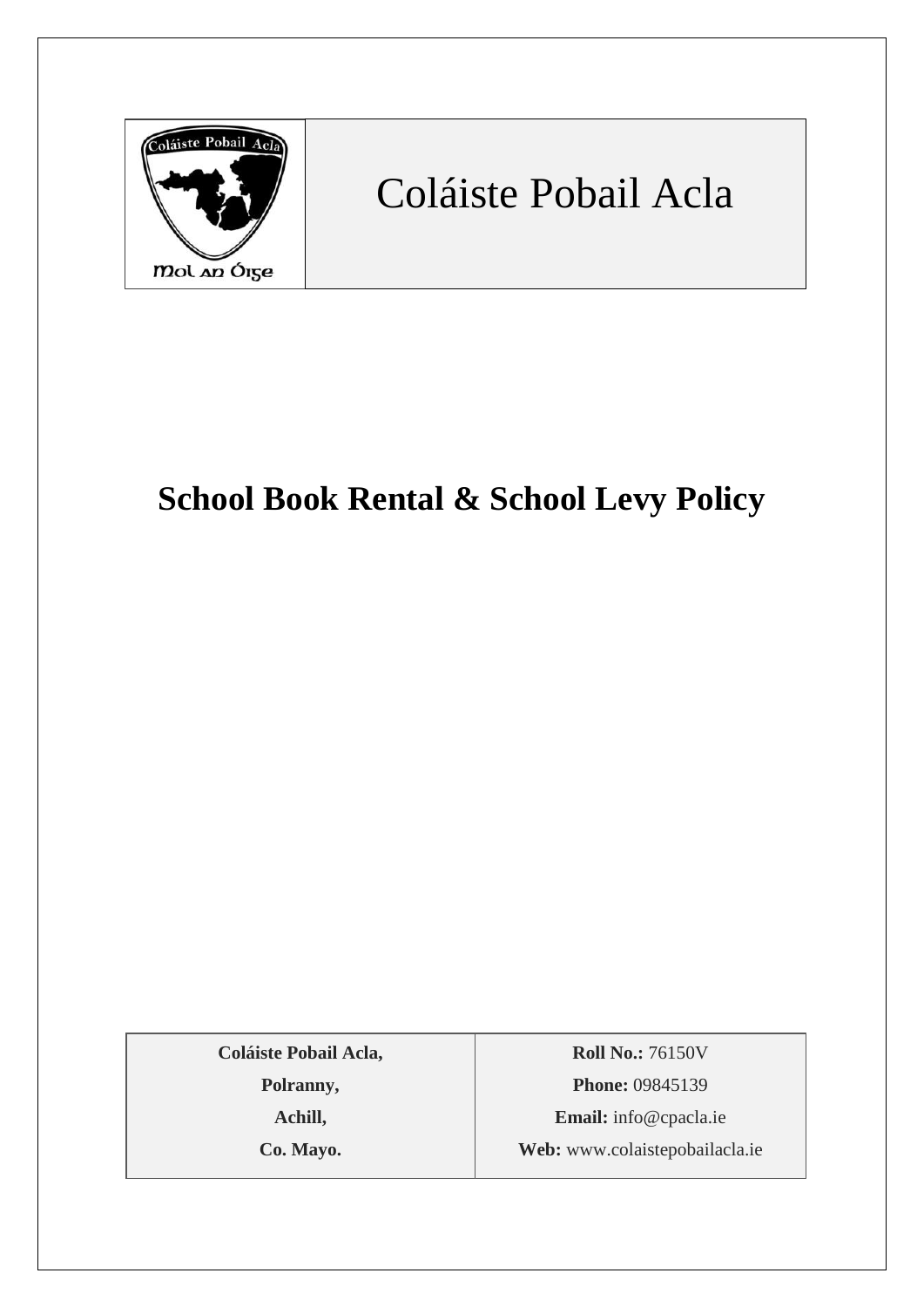#### **Contents**

- **1. Aim**
- **2. Background**
- **3. Current Practice**
- **4. Annual Charges**
- **5. Procedure**
- **6. Distribution of Books**
- **7. Maintenance**
- **8. Return of Books**
- **9. Links with other School Policies and Document**
- **10. Declaration**

#### **Note:**

**Book Rental Scheme** = the scheme provided to students so that book purchase costs can be minimised.

**School Levy** = a standard levy to be paid to cover costs additional to the book rental scheme levy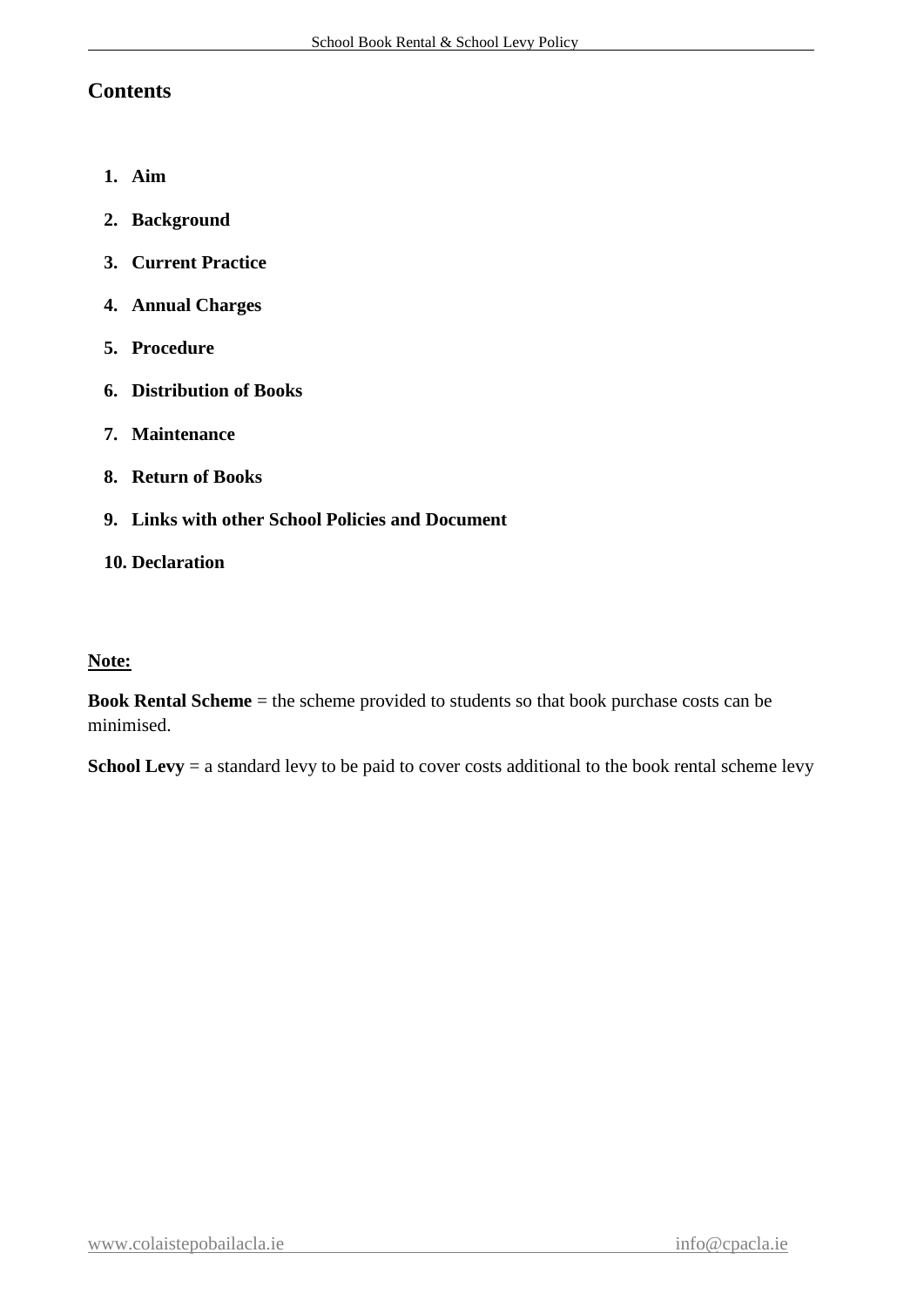#### **1. Aim**

This policy aims to;

- foster in student's self-reliance, co-operation and responsibility in relation to their loan of books from Coláiste Pobail Acla.
- clarify the book rental scheme costs and school levy costs that parents/guardians are liable for.

# **2. Background**

The book rental scheme was set up to minimise the expense of school books for Parents/Guardians of students attending the school. All students currently avail of the scheme.

# **3. Current Practice**

Parents/Guardians are informed in June of the cost of the rental/charges for the upcoming year. All information for charges is also available on our school website [https://colaistepobailacla.ie/our](https://colaistepobailacla.ie/our-school/school-info/#book-rental)[school/school-info/#book-rental.](https://colaistepobailacla.ie/our-school/school-info/#book-rental) Parents/Guardians of incoming students are informed about these charges when an offer of a place in the school is being made (February/March). Traditionally payment was due in early October but since 2019/2020 incoming students are required to pay in June ahead of the school year. Parents/Guardians have the option to pay by instalment if required. This practice will apply to all year groups to enable the school to source, purchase and process books more efficiently at the start of the school year.

# **4. Annual Charges**

#### *Costs are subject to change annually due to curriculum and textbook updates.*

Our book rental scheme/school levy costs  $\epsilon$ 125 per student (inclusive of  $\epsilon$ 5 mandatory insurance cost). Where there are two or more family members in the school, the cost will be  $\epsilon$ 105 per student. This money covers the cost of renting all school books, together with the miscellaneous expenses such as lockers, photocopying, etc. (This is also referred to in Section 6 of our Transition Year Policy.) Exam papers and workbooks must be paid for separately by students.

If a student fails to pay the Book Rental/School Levy, school management reserves the right to withdraw any subsidies for guest speakers/trips throughout the year thereby charging those students the full amount for each event.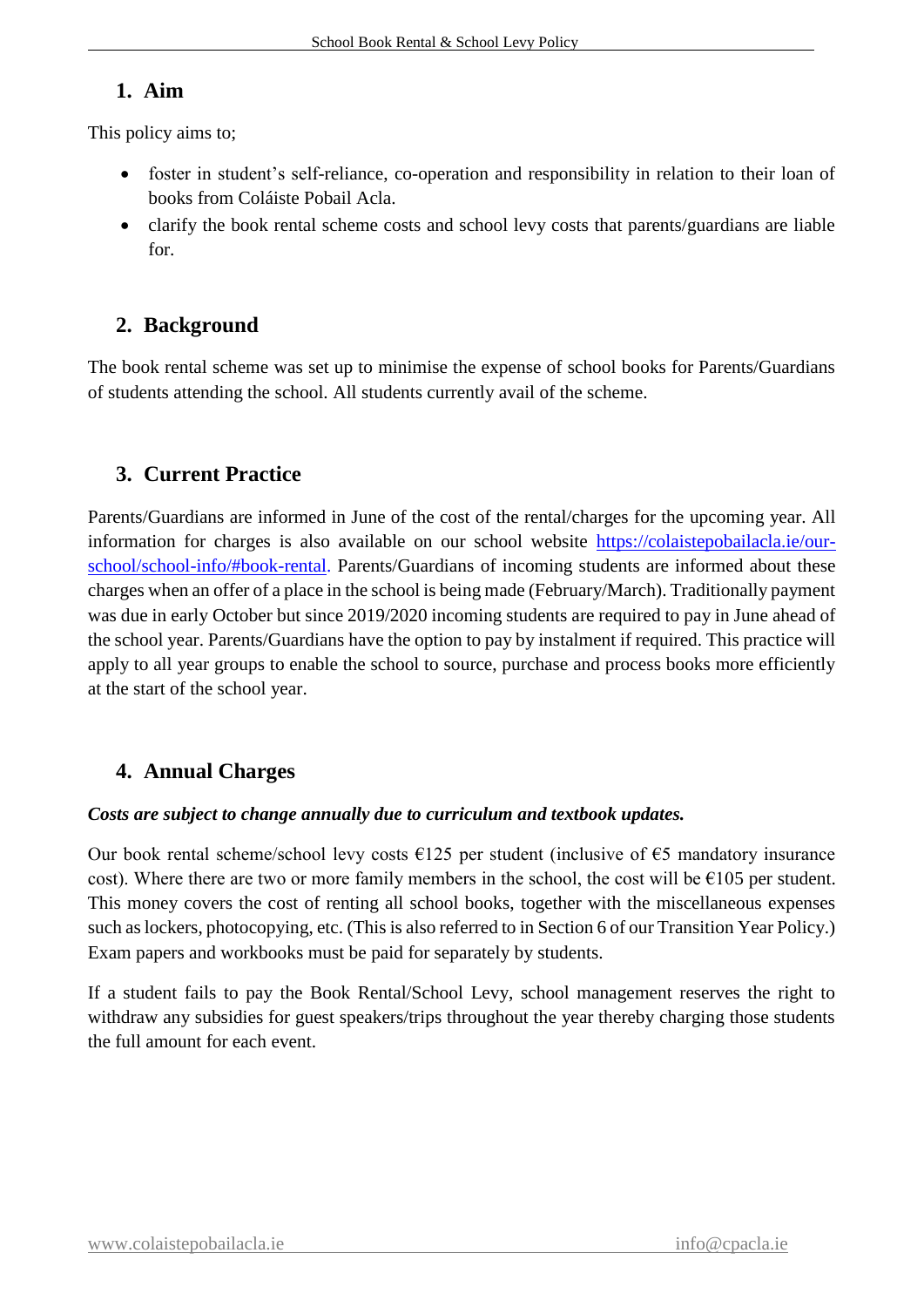#### **5. Procedure**

- Teacher subject groups meet in March/April to decide on text book requirements for the upcoming year. Where possible the existing stock of text books are re-issued.
- A final list for each year group/subject is presented to the Principal before the end of May.
- For this system to work effectively and efficiently the school needs to know the composition of all subject option bands in each year by the end of May. (As outlined in Sections 5 & 6 of our Subject Options Policy)
- Third Year, Transition Year and Sixth Year students return all texts at the conclusion of the State Examinations/Year
- Outgoing First Year, Second Year and Fifth Year students do not return their texts in May

# **6. Distribution of Books**

Textbooks will be distributed on commencement of the new school year. For subjects where a decision on subject levels or option subjects is required, these textbooks will be distributed by October.

Textbooks are prepared for issue (numbered, carded, repaired, covered, recovered, etc), in the Library. All textbooks are covered using a durable plastic cover. When teachers are issuing textbooks to students, they must ensure that each student signs and dates the issue card in the book on the next available line. Students should be informed that signing the card means that they have received the book in a reasonably good condition, and that a record is kept of the condition of every book distributed. All issue cards signed by students should be returned by teachers to the Librarian in the Library. Students should also keep a record of their school text book numbers in their journals.

### **7. Maintenance**

- Students are encouraged to take proper care of textbooks on loan to them by the school.
- Students are expected to keep their books in good condition while they have them, including repairing them if and when necessary.
- Except for a student's name on the cover or title page, students should not write on any school textbooks.
- Students are expected to return their books at the end of a course of study, i.e. after State exams, or at other times when asked by their teachers.
- Interfering in any way with the books of other students is not acceptable and will be dealt with in accordance with the Code of Behaviour.
- Students/ Parents/Guardians will be expected to pay the replacement costs of any textbooks lost, damaged beyond use, or unreturned.
- All decisions in regard to whether books being returned are in acceptable/unacceptable condition will be determined by the school.